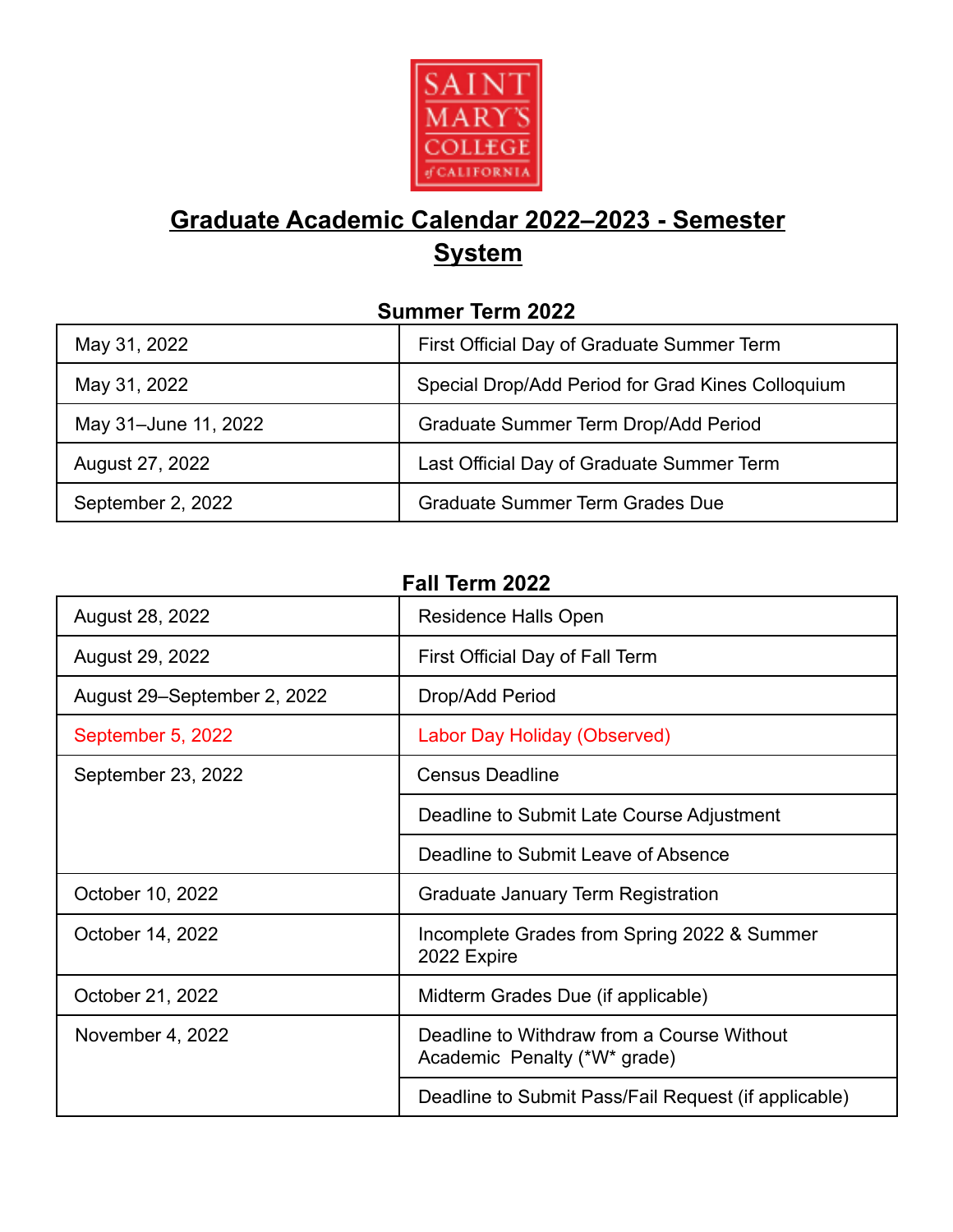| November 7-10, 2022               | Spring 2023 Registration Begins   |
|-----------------------------------|-----------------------------------|
| November 23-27, 2022              | <b>Thanksgiving Recess</b>        |
| December 10, 2022                 | Last Official Day of Fall Term    |
| December 11, 2022-January 2, 2023 | <b>Winter Break</b>               |
| December 16, 2022                 | <b>Fall Term Final Grades Due</b> |

## **January Term 2023**

| January 3, 2023          | First Official Day of January Term                                         |
|--------------------------|----------------------------------------------------------------------------|
| January 13, 2023         | Graduate January Term Drop/Add Deadline                                    |
|                          | Deadline to Withdraw from a Course Without<br>Academic Penalty (*W* grade) |
|                          | Deadline to Submit Pass/Fail Request (if applicable)                       |
| <b>January 16, 2023</b>  | Martin Luther King Jr. Holiday                                             |
| February 4, 2023         | Last Official Day of Graduate January Term                                 |
| <b>February 10, 2023</b> | January Term Grades Due                                                    |

### **Spring Term 2023**

| February 6, 2023    | First Official Day of Spring Term                    |
|---------------------|------------------------------------------------------|
| February 6-10, 2023 | Drop/Add Period                                      |
| February 27, 2023   | Summer 2023 Registration Begins                      |
| March 1, 2023       | <b>Commencement Application Deadline</b>             |
| March 3, 2023       | <b>Census Deadline</b>                               |
|                     | Deadline to Submit Late Course Adjustment            |
|                     | Deadline to Submit Leave of Absence                  |
| March 24, 2023      | Midterm Grades Due (if applicable)                   |
|                     | Incomplete Grades from Fall 2022 and Jan 2023 Expire |
| April 3-10, 2023    | <b>Easter Recess</b>                                 |